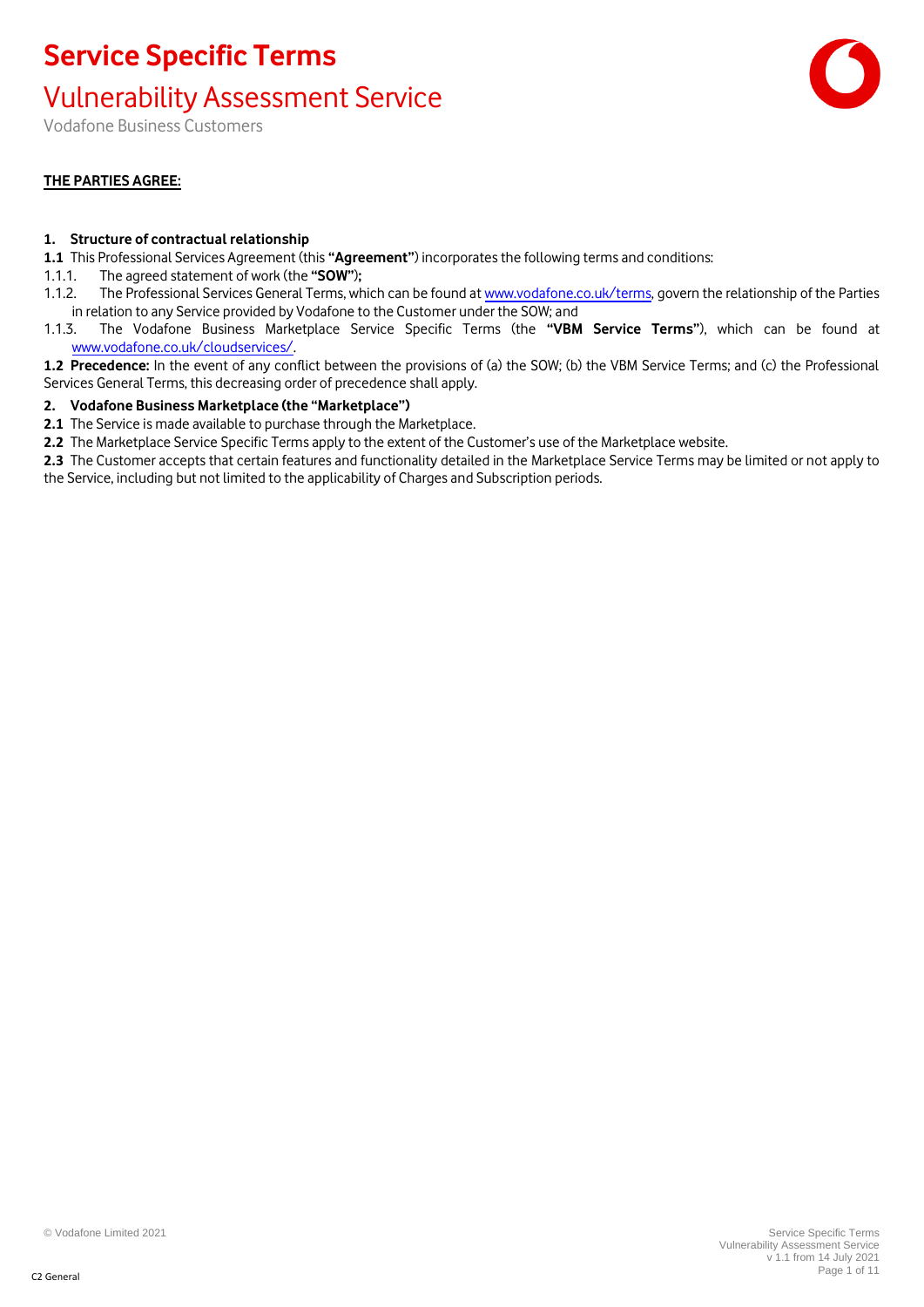# **Service Specific Terms** Vulnerability Assessment Service

Vodafone Business Customers

#### **STATEMENT OF WORK**

STATEMENT OF WORK ("**SOW**"): **Vodafone Managed Security Services: Vulnerability Assessment Service (the "Service")**

#### **1. Project and Services – Vulnerability Assessment Service (the "Service")**

| <b>Service Summary</b>                 | The aim of the Service is to:                                                                                                  |                                                                                              |                                                                                                                                                                                              |                                                                                                                                                                                                                                                                                                                                                 |
|----------------------------------------|--------------------------------------------------------------------------------------------------------------------------------|----------------------------------------------------------------------------------------------|----------------------------------------------------------------------------------------------------------------------------------------------------------------------------------------------|-------------------------------------------------------------------------------------------------------------------------------------------------------------------------------------------------------------------------------------------------------------------------------------------------------------------------------------------------|
| $\bullet$<br>Environment;<br>$\bullet$ |                                                                                                                                | Customer to define remediation plans; and<br>validate the accuracy of asset inventory lists. | create an overview of the security risk to internal and external networks within the Customer's<br>identify, quantify and prioritize vulnerabilities existing in the Customer's Environment; | provide an understanding of the Attack Surface of the Customer's Environment which will help the                                                                                                                                                                                                                                                |
|                                        |                                                                                                                                |                                                                                              | There are three editions of the Service to meet different sized Customer Environments:                                                                                                       |                                                                                                                                                                                                                                                                                                                                                 |
|                                        | <b>Edition</b>                                                                                                                 |                                                                                              | No. of Target IP Addresses -<br><b>Internal Vulnerability</b><br><b>Assessment</b>                                                                                                           | No. of Target IP Addresses -<br><b>External Vulnerability</b><br><b>Assessment</b>                                                                                                                                                                                                                                                              |
|                                        | Small                                                                                                                          |                                                                                              | ≤300 Target IP Addresses                                                                                                                                                                     | ≤100 Target IP Addresses                                                                                                                                                                                                                                                                                                                        |
|                                        | Medium                                                                                                                         |                                                                                              | ≤700 Target IP Addresses                                                                                                                                                                     | ≤100 Target IP Addresses                                                                                                                                                                                                                                                                                                                        |
|                                        | Large                                                                                                                          |                                                                                              | ≤2,500 Target IP Addresses                                                                                                                                                                   | ≤100 Target IP Addresses                                                                                                                                                                                                                                                                                                                        |
|                                        | delivery of the Vulnerability Assessment Report.<br>The Service shall consist of the following deliverables:<br>Deliverable 1: |                                                                                              | Execution of both the Internal Vulnerability Scan and the External Vulnerability Scan                                                                                                        | The Service shall consist of both an Internal Vulnerability Scan and an External Vulnerability Scan. The findings<br>of the scans, and any relevant recommendations, shall be documented in the Vulnerability Assessment Report.<br>A 60-minute Explanatory Presentation shall also be delivered remotely to Customer within 3 Business Days of |
|                                        | Deliverable 2:                                                                                                                 |                                                                                              |                                                                                                                                                                                              |                                                                                                                                                                                                                                                                                                                                                 |
|                                        |                                                                                                                                |                                                                                              | Provision of the Vulnerability Assessment Report                                                                                                                                             |                                                                                                                                                                                                                                                                                                                                                 |
|                                        | Deliverable 3:                                                                                                                 |                                                                                              | Provision of the Explanatory Presentation                                                                                                                                                    |                                                                                                                                                                                                                                                                                                                                                 |

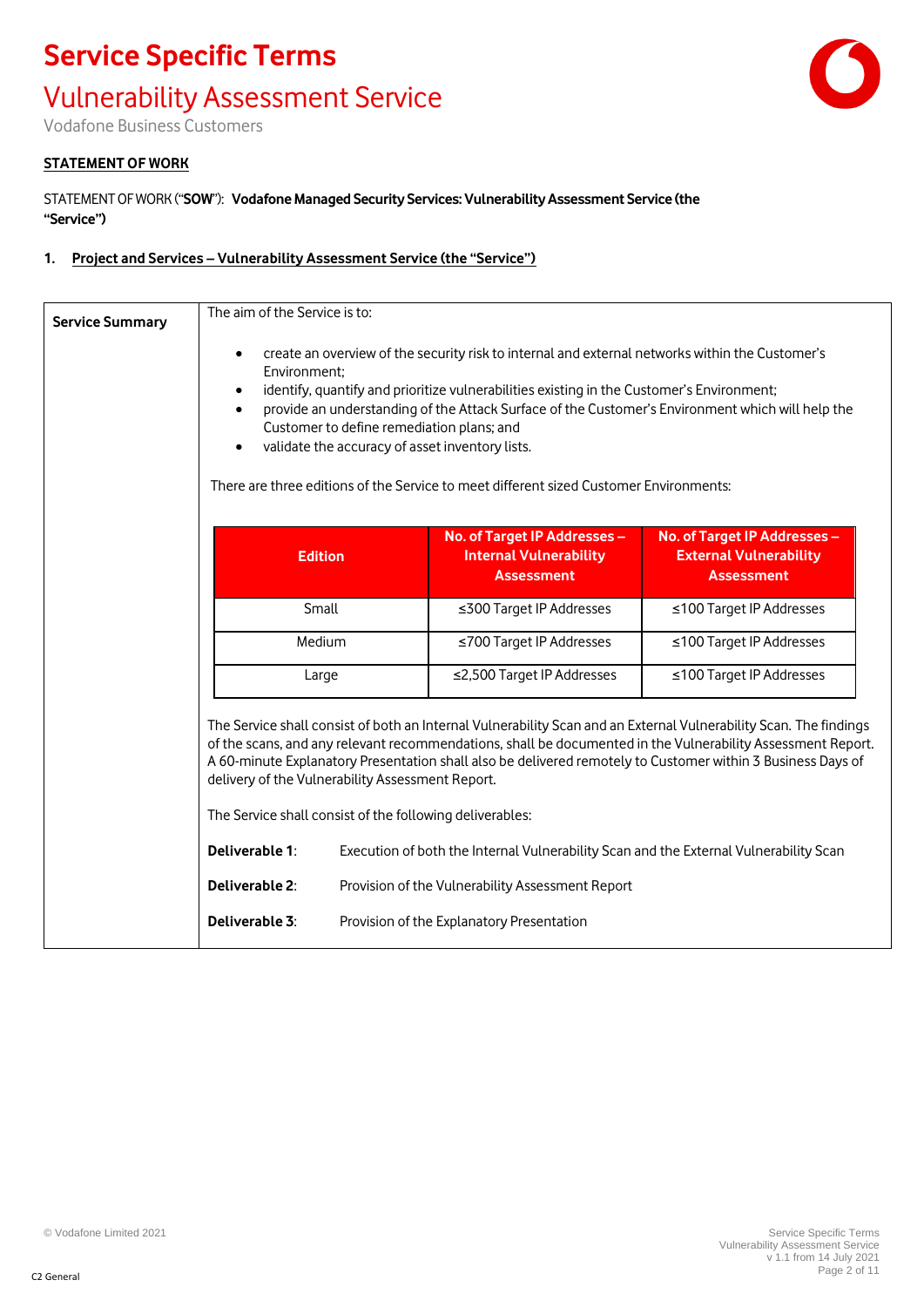### Vulnerability Assessment Service



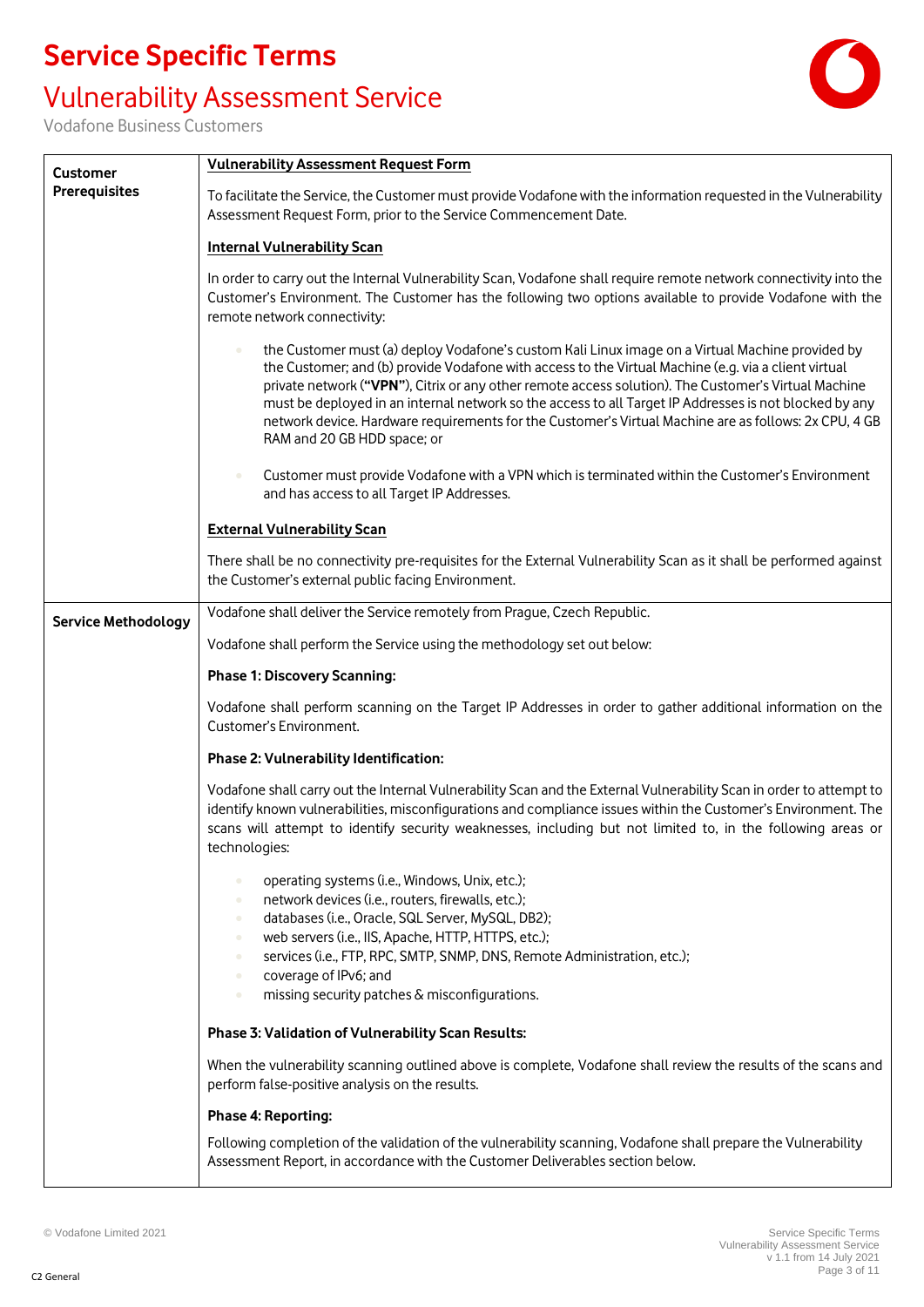# Vulnerability Assessment Service

Vodafone Business Customers

 $\Gamma$ 

| <b>Customer</b><br><b>Deliverables</b> | The following deliverables shall be securely provided to Customer:                                       |                                                                                                                                                                                                                                                                                                                                                                                                                                                                                                                                                                                                                                                              |                                                                                                                                                      |  |
|----------------------------------------|----------------------------------------------------------------------------------------------------------|--------------------------------------------------------------------------------------------------------------------------------------------------------------------------------------------------------------------------------------------------------------------------------------------------------------------------------------------------------------------------------------------------------------------------------------------------------------------------------------------------------------------------------------------------------------------------------------------------------------------------------------------------------------|------------------------------------------------------------------------------------------------------------------------------------------------------|--|
|                                        | <b>Deliverable</b>                                                                                       | <b>Description</b>                                                                                                                                                                                                                                                                                                                                                                                                                                                                                                                                                                                                                                           | <b>Expected Timeframes</b>                                                                                                                           |  |
|                                        | Execution<br>оf<br>the<br>Internal<br>Vulnerability<br>Scan and the<br>External<br>Vulnerability<br>Scan | Vodafone shall perform the Internal Vulnerability Scan<br>and the External Vulnerability Scan on the Customer's<br>Environment.                                                                                                                                                                                                                                                                                                                                                                                                                                                                                                                              | Within the following Business<br>the Service<br>from<br>Days<br>Commencement Date:<br>Small edition $-2$<br>Medium edition $-3$<br>Large edition - 5 |  |
|                                        | Vulnerability<br>Assessment<br>Report                                                                    | Vodafone shall securely provide to the Customer the<br>Vulnerability Assessment Report which may contain,<br>without limitation, the following:<br>an introductory section detailing the scope of<br>the Service, the Target IP Addresses and any<br>relevant limitations;<br>an executive summary detailing the activities<br>$\bullet$<br>performed by Vodafone, any issues identified<br>and any general recommended actions; and<br>a technical findings matrix detailing any<br>identified risks and vulnerabilities, ranked in<br>order of criticality (Critical, High, Medium, Low or<br>Informational), and any suggested remediation<br>activities. | Within 3 Business Days of<br>completion of the Internal<br>Vulnerability Scan and the<br>External Vulnerability Scan.                                |  |
|                                        | Explanatory<br>Presentation                                                                              | Vodafone shall deliver the Explanatory Presentation<br>remotely to Customer.                                                                                                                                                                                                                                                                                                                                                                                                                                                                                                                                                                                 | Within 3 Business Days from<br>provision of the Final CED<br>Report.                                                                                 |  |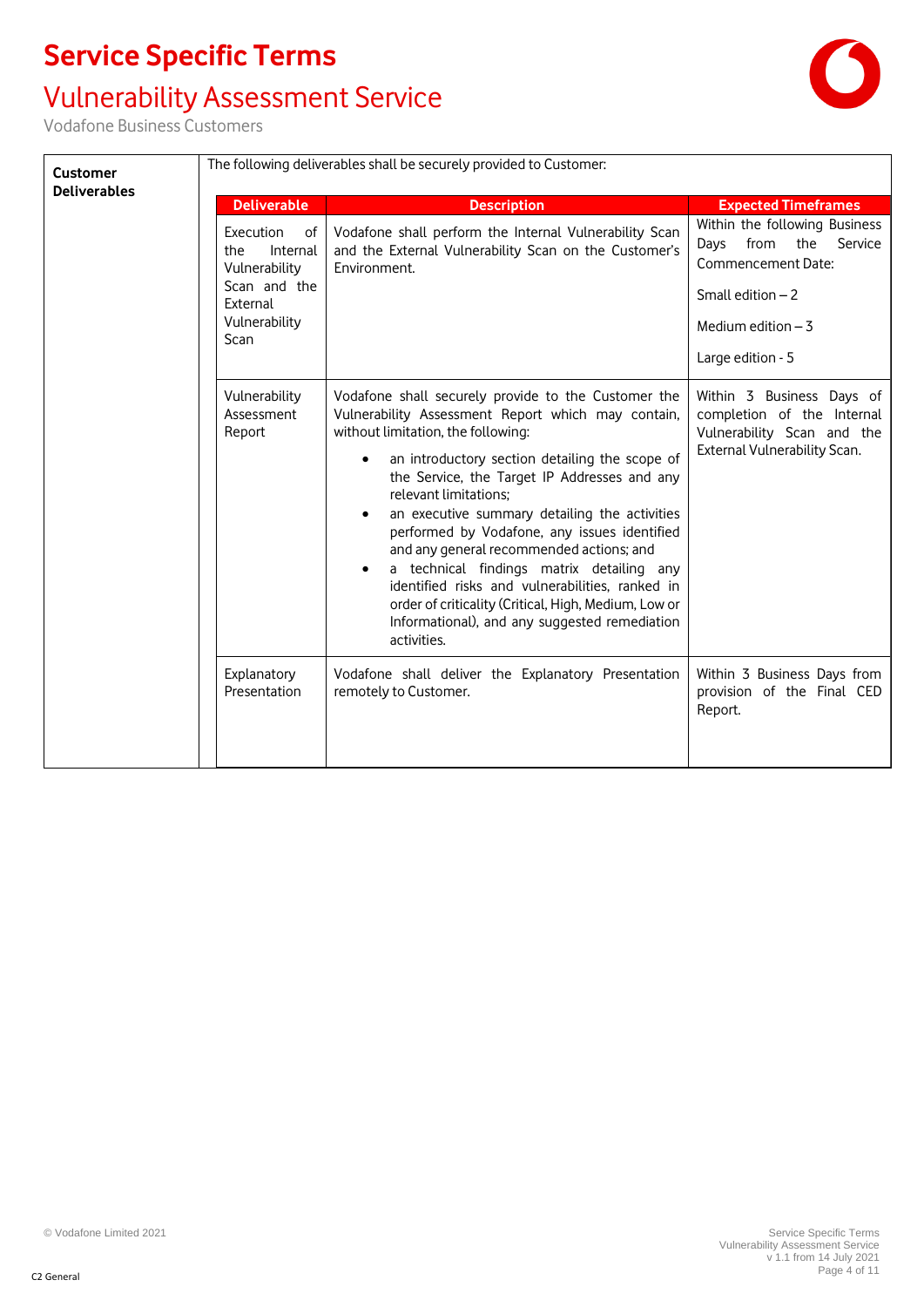Vulnerability Assessment Service

Vodafone Business Customers

### **2. Project Terms**

| <b>Customer</b><br><b>Dependencies</b> | In addition to any other responsibilities or assumptions described in this Agreement, the Customer<br>Dependencies are as follows and the Customer recognises that if it fails to comply with the following<br>dependencies, Vodafone is relieved from performing or delivering the Service and may choose to suspend or<br>terminate this Agreement:              |
|----------------------------------------|--------------------------------------------------------------------------------------------------------------------------------------------------------------------------------------------------------------------------------------------------------------------------------------------------------------------------------------------------------------------|
|                                        | Customer shall perform and complete the responsibilities and assumptions set out in the Customer<br>Prerequisites section prior to the Service Commencement Date;                                                                                                                                                                                                  |
|                                        | Customer will consent to and authorise Vodafone to access the Customer Property and perform the<br>$\bullet$<br>Service as described in this Agreement;                                                                                                                                                                                                            |
|                                        | Customer is solely responsible for:<br>$\bullet$                                                                                                                                                                                                                                                                                                                   |
|                                        | defining the verified Target IP Addresses;<br>$\circ$<br>any legal consequences that can occur from providing Target IP Addresses that the                                                                                                                                                                                                                         |
|                                        | $\circ$<br>Customer is not authorized to perform the Service on                                                                                                                                                                                                                                                                                                    |
|                                        | determining what third-party property, information, data or other assets are included<br>$\circ$<br>within the Customer Property;                                                                                                                                                                                                                                  |
|                                        | determining whether any third-party consents, notices, permissions or licenses are<br>$\circ$<br>required for Vodafone to perform the Service;                                                                                                                                                                                                                     |
|                                        | obtaining any such consents, permissions or licenses or providing such notices (including<br>$\circ$                                                                                                                                                                                                                                                               |
|                                        | from third-parties and Customer employees) necessary for Vodafone to perform its<br>obligations under this Agreement;                                                                                                                                                                                                                                              |
|                                        | ensuring the availability of the Customer personnel and resources for the duration of the<br>$\circ$<br>Service;                                                                                                                                                                                                                                                   |
|                                        | committing the necessary resources and management involvement to support the<br>$\circ$                                                                                                                                                                                                                                                                            |
|                                        | Service, in each case as reasonably necessary for the performance of the Service;                                                                                                                                                                                                                                                                                  |
|                                        | implementing a process to ensure that if Customer's information security team detects<br>$\circ$<br>Vodafone's activities under the Service, such detection is not reported outside of                                                                                                                                                                             |
|                                        | Customer's organisation (e.g. to law enforcement) or, if such activity is inadvertently                                                                                                                                                                                                                                                                            |
|                                        | reported outside of Customer's organisation, Customer will promptly clarify that Vodafone<br>was acting with Customer's full knowledge and consent;                                                                                                                                                                                                                |
|                                        | Customer acknowledges that material impacts to the Service may result from Customer resources<br>$\bullet$                                                                                                                                                                                                                                                         |
|                                        | being unavailable;                                                                                                                                                                                                                                                                                                                                                 |
|                                        | decisions to be made by the Customer must be made promptly and without delay;<br>$\bullet$                                                                                                                                                                                                                                                                         |
|                                        | Customer agrees that the findings of the External Vulnerability Scan and the Internal Vulnerability<br>$\bullet$<br>Scan are only accurate and correct as of the point in time the scans are carried out;                                                                                                                                                          |
|                                        | Customer will perform any remediation activities required to reinstate its systems and data after<br>completion of the Service. Vodafone will have no liability for any losses arising out of Customer's<br>failure to do so;                                                                                                                                      |
|                                        | Customer shall be responsible for delivering all communications internal to Customer regarding the<br>Service, including communications intended to inform Customer staff about the Service, any impact<br>it may have on Customer employees and personnel, and any training necessary to impacted<br>Customer employees and personnel;                            |
|                                        | Customer must be aware of the risks associated with the Service and must have taken the necessary<br>$\bullet$<br>pre-testing steps (e.g. data backup, internal communications etc.) to help minimize these risks;                                                                                                                                                 |
|                                        | Customer shall use its commercially reasonable efforts to provide accurate and complete<br>$\bullet$<br>information, data and documentation in a timely manner, as required by Vodafone, and shall<br>promptly notify Vodafone if it learns that any information, data or documentation previously<br>provided to Vodafone is materially inaccurate or incomplete; |
|                                        | In the event of an External Vulnerability Assessment that includes Customer cloud Infrastructure,<br>$\bullet$                                                                                                                                                                                                                                                     |
|                                        | customer will be responsible for getting the necessary approvals from Cloud Service Provider and                                                                                                                                                                                                                                                                   |
|                                        | clarify the rules of engagement with Vodafone before the execution of the tests                                                                                                                                                                                                                                                                                    |
|                                        | Customer agrees that, in order to identify vulnerabilities in the Customer's Environment through the                                                                                                                                                                                                                                                               |
|                                        | Service, Vodafone will consider to be in-scope all Customer Property, including any third-party                                                                                                                                                                                                                                                                    |

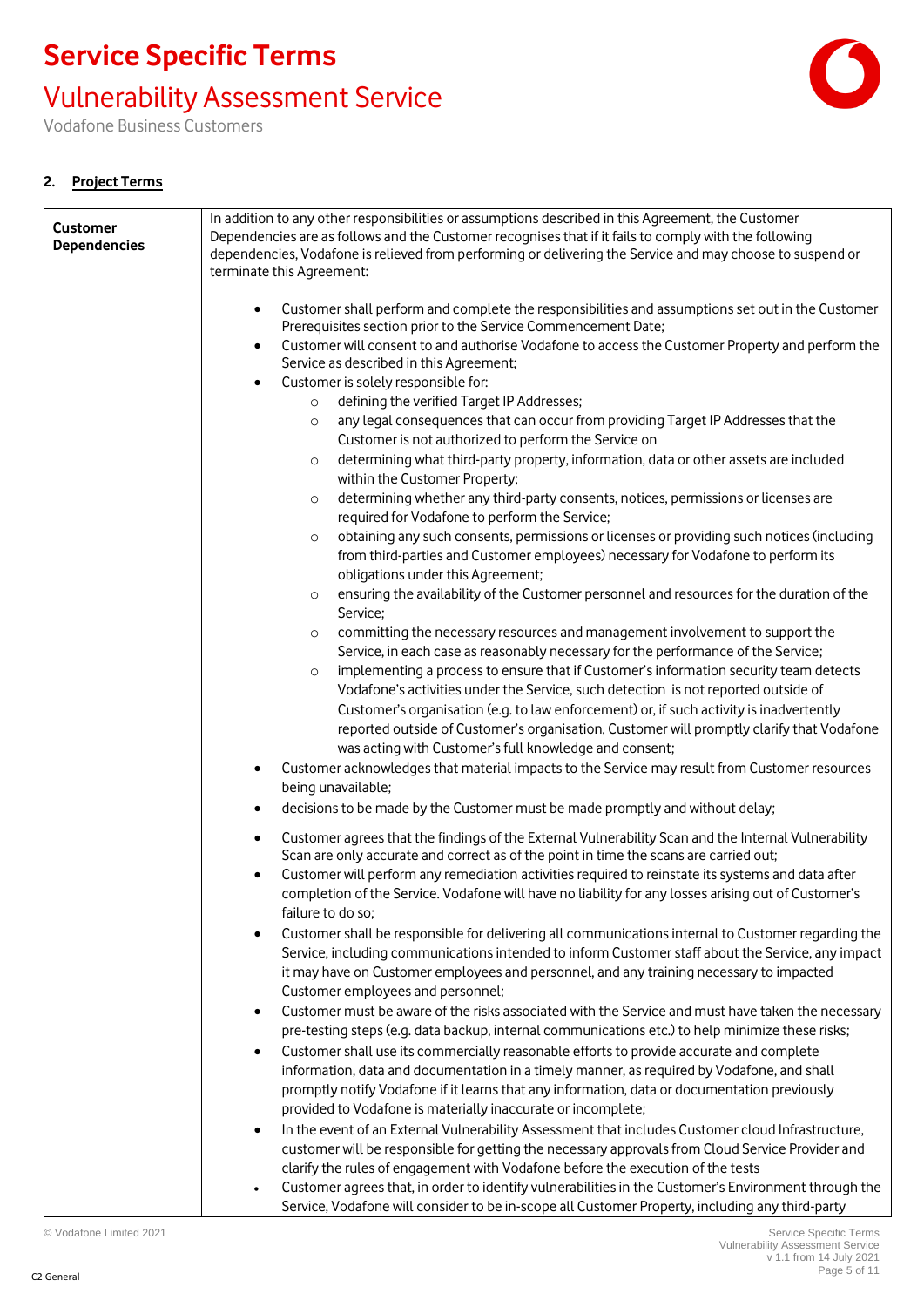## Vulnerability Assessment Service



|                     | property, data or other assets within Customer's networks. Vodafone shall procure that Customer                                                                                                               |
|---------------------|---------------------------------------------------------------------------------------------------------------------------------------------------------------------------------------------------------------|
|                     | expressly consents and authorises Vodafone to access and evaluate such Customer Property and                                                                                                                  |
|                     | assets in the provision of the Service.                                                                                                                                                                       |
|                     |                                                                                                                                                                                                               |
| General             |                                                                                                                                                                                                               |
| Assumptions &       | The general assumptions & dependencies applicable for this Service are:                                                                                                                                       |
| <b>Dependencies</b> | All work is carried out on a fixed fee basis.                                                                                                                                                                 |
|                     | There will be no changes to the scope of the Service, as set out in this Agreement.                                                                                                                           |
|                     | The Service is not warranted to:<br>$\bullet$                                                                                                                                                                 |
|                     | detect or identify all security or network threats to, or vulnerabilities of Customer's                                                                                                                       |
|                     | networks or other facilities, assets, or operations;                                                                                                                                                          |
|                     | prevent intrusions into or any damage to Customer's networks or other facilities, assets,                                                                                                                     |
|                     | or operations;                                                                                                                                                                                                |
|                     | return control of a Customer or third party system where unauthorized access or<br>$\bullet$                                                                                                                  |
|                     | control has occurred; or<br>$\bullet$                                                                                                                                                                         |
|                     | meet or help Customer meet any Applicable Law, industry standard or any other                                                                                                                                 |
|                     | requirements including the Payment Card Industry Data Security Standard. It is                                                                                                                                |
|                     | Customer's sole responsibility to provide appropriate and adequate security for its<br>company, its assets, systems and employees.                                                                            |
|                     | Customer must promptly notify Vodafone of any changes to the information provided by Customer                                                                                                                 |
|                     | in the Vulnerability Assessment Request Form.                                                                                                                                                                 |
|                     | Vodafone may provide reasonable recommendations, advice or instructions on a particular<br>$\bullet$                                                                                                          |
|                     | course of action in the course of performing or as a result of the Service or in the Deliverables to                                                                                                          |
|                     | be provided to Customer and if Customer chooses not to follow such reasonable                                                                                                                                 |
|                     | recommendations, advice or instructions, Customer acknowledges that Vodafone shall not be                                                                                                                     |
|                     | responsible for any losses or claims made by the Customer that arise from Customer's failure to                                                                                                               |
|                     | follow such recommendations, advice or instructions.                                                                                                                                                          |
|                     | While Vodafone will use reasonable care to carry out the Service in line with Good Industry                                                                                                                   |
|                     | Practice and in a manner designed to mitigate and reduce the risk of damage to Customer                                                                                                                       |
|                     | Property, Customer acknowledges that there is inherent risk in the provision of the security                                                                                                                  |
|                     | Service in accordance with this Agreement which may lead to operational degradation,                                                                                                                          |
|                     | performance impact, breach of Customer policies or industry standards, or otherwise impair                                                                                                                    |
|                     | Customer Property (each a "Customer Damage" and together the "Customer Damages") and,                                                                                                                         |
|                     | Vodafone will not be liable to the Customer or its respective employees or any third parties of the                                                                                                           |
|                     | Customer for Customer Damages arising from the foregoing. To the extent possible, prior to                                                                                                                    |
|                     | commencing any provisioning of the Service, Vodafone shall identify and inform the Customer of                                                                                                                |
|                     | any Customer Damage associated with the Service.                                                                                                                                                              |
|                     | Customer agrees that Vodafone has the right to anonymise and aggregate Customer Data that will                                                                                                                |
|                     | not in any way reveal the Customer Data as being attributable to the Customer with other data and                                                                                                             |
|                     | leverage anonymous learnings and insights regarding use of the Service (the anonymised data,                                                                                                                  |
|                     | "Vodafone Insights Data"), and that Vodafone owns Vodafone Insights Data and may use Vodafone                                                                                                                 |
|                     | Insights Data during and after the term of this Agreement solely to develop, provide, and improve                                                                                                             |
|                     | Vodafone products and services.                                                                                                                                                                               |
|                     | Customer agrees that Vodafone is not liable to Customer for Customer Damages provided that                                                                                                                    |
|                     | Vodafone will use reasonable care to carry out the Service in line with Good Industry Practice and                                                                                                            |
|                     | in accordance with the terms of this Agreement.                                                                                                                                                               |
|                     | The Customer agrees that, to the extent permitted by Applicable Law, it shall not bring any claim<br>$\bullet$<br>against Vodafone or any Group Company, whether in tort or otherwise, in connection with the |
|                     | Service or otherwise in relation to the subject matter of this Agreement.                                                                                                                                     |
|                     | Customer acknowledges that, in providing the Service, Vodafone will access Customer Systems                                                                                                                   |
|                     | $\bullet$<br>and data. Customer agrees that, in advance of the Agreement Start Date, it shall provide and                                                                                                     |
|                     | maintain all necessary consents, permissions, notices and authorisations as that are necessary                                                                                                                |
|                     | for Vodafone to perform the Service, including any of the foregoing from employees or third                                                                                                                   |
|                     | parties; valid consents from or notices to applicable data subjects; and authorisations from                                                                                                                  |
|                     | regulatory authorities, employee representative bodies or other applicable third parties                                                                                                                      |
|                     | ("Customer Consent") in a timely manner as necessary for Vodafone to access and use such                                                                                                                      |
|                     | System and data to perform the Service under this Agreement, and/or to use any third-party                                                                                                                    |
|                     | System(s) or data that Vodafone may use or require access to in performing the Service. For                                                                                                                   |
|                     | purposes of this Clause, "System" means, as applicable, Customer's or a third party's computer                                                                                                                |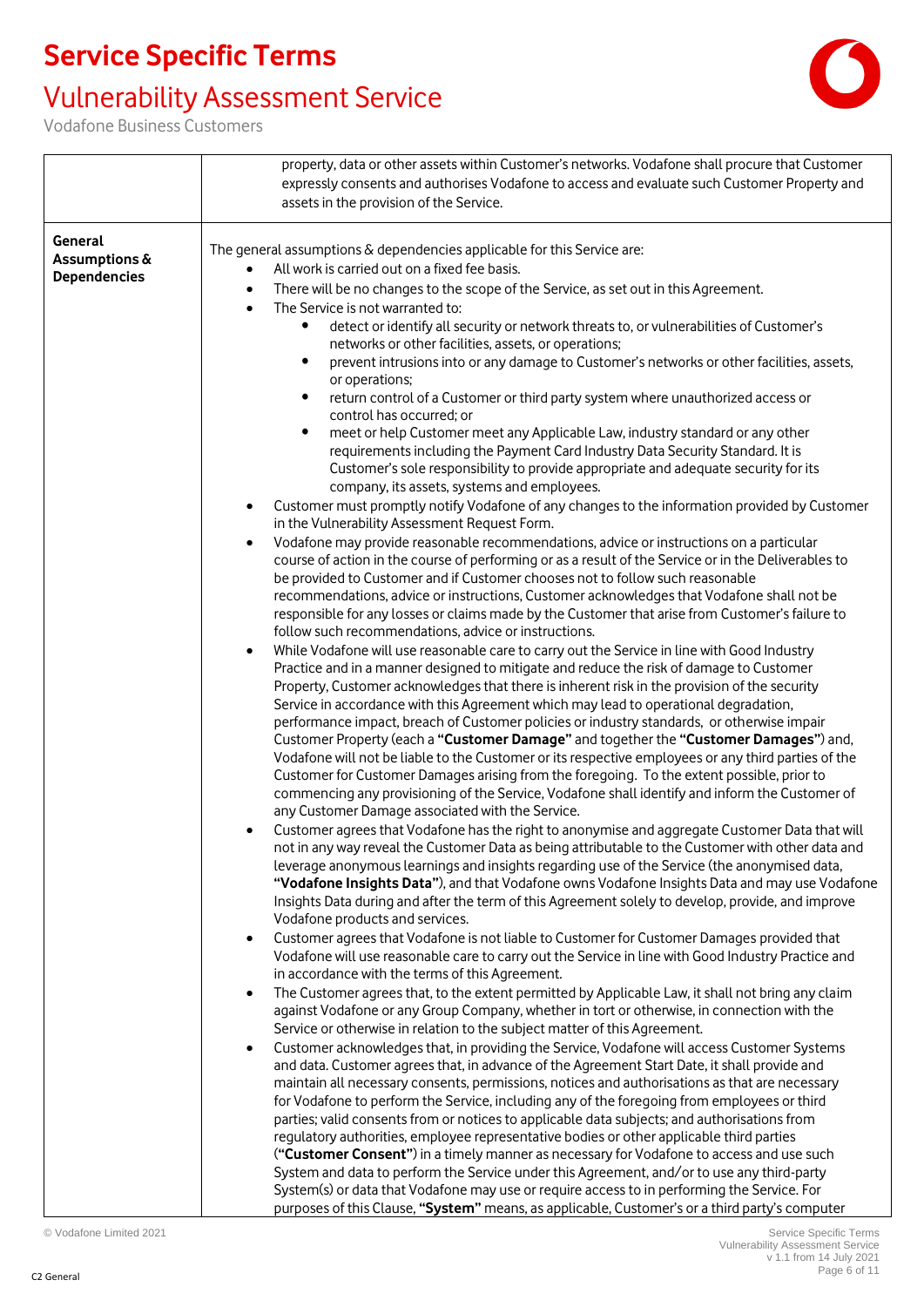## Vulnerability Assessment Service



|                           | environment, network, equipment, software and related services.                                                                                                                                              |
|---------------------------|--------------------------------------------------------------------------------------------------------------------------------------------------------------------------------------------------------------|
|                           | Vodafone shall perform the Service in line with the scope of the Service as set out in this                                                                                                                  |
|                           | Agreement, in accordance with Good Industry Practice, and in reliance on, and in line with, the                                                                                                              |
|                           | Customer Consent.                                                                                                                                                                                            |
|                           | Customer agrees to indemnify Vodafone on an unlimited basis to the extent the Customer fails to<br>$\bullet$                                                                                                 |
|                           | provide and maintain the Customer Consents.                                                                                                                                                                  |
|                           | Vodafone is not responsible for remedying any security issues, vulnerabilities or other problems<br>$\bullet$<br>discovered in the course of performing or as a result of the Service (where such Service is |
|                           | provided in accordance with the terms of this Agreement).                                                                                                                                                    |
| $\bullet$                 | Vodafone may use certain third-party software products ("Third-Party Software") in its provision of the                                                                                                      |
| <b>Materials and</b>      | Service. The Customer agrees and acknowledges that Customer will not be provided access to these                                                                                                             |
| <b>Software</b>           |                                                                                                                                                                                                              |
|                           | products. Any output directly from the Third-Party Software that is used by Vodafone in connection with                                                                                                      |
|                           | the provision of the Service to the Customer without further input from Vodafone is being provided on                                                                                                        |
|                           | an "as-is" basis and is excluded from any warranties set out in this Agreement.                                                                                                                              |
| $\bullet$                 | Vodafone reserves the right to: (i) change the hosting provider used to host any proprietary or Third-                                                                                                       |
|                           | Party Software used for the provision of the Service; and (ii) change any Third-Party Software it uses to                                                                                                    |
|                           | provide the Service to Customer, provided that such changes do not materially impact the Service.                                                                                                            |
| $\bullet$                 | With regard to any Third-Party Software provided as part of the Service, the Customer agrees not to,                                                                                                         |
|                           | directly or indirectly do any of the following: (i) reverse engineer, decompile, disassemble or otherwise                                                                                                    |
|                           | attempt to discover the source code or underlying ideas or algorithms of the Third-Party Software; (ii)                                                                                                      |
|                           | modify, translate, or create derivative works based on any element of the Third-Party Software or any                                                                                                        |
|                           | related documentation; (iii) rent, lease, distribute, sell, resell, assign, or otherwise transfer its rights to                                                                                              |
|                           | use the Third-Party Software; (iv) use the Third-Party Software for any purpose other than the                                                                                                               |
|                           |                                                                                                                                                                                                              |
|                           | performance of the Service in accordance with this Agreement; (v) remove any proprietary notices from                                                                                                        |
|                           | Third-Party Software or related materials furnished or made available to Customer; and/or (vi) permit any                                                                                                    |
|                           | third party to access the Third-Party Software.                                                                                                                                                              |
|                           | Vodafone may additionally utilize custom-developed software, scripts, exploits, and other                                                                                                                    |
|                           | technologies ("Custom Products") in its provision of the Service. Such technologies may be deployed                                                                                                          |
|                           | on Customer systems during the provision of the Service. Any such technologies remain Vodafone                                                                                                               |
|                           | intellectual property, and Vodafone retains all corresponding rights to these technologies. Vodafone                                                                                                         |
|                           | shall not be obligated to provide Customer with copies of, access to, or a license for such technologies.                                                                                                    |
| <b>Acceptance Testing</b> | There is no acceptance testing applicable to this SOW unless specifically mentioned in the "Project and                                                                                                      |
|                           | Services" section.                                                                                                                                                                                           |
| Out of scope              | The following are not in scope for the Service:                                                                                                                                                              |
| statement                 |                                                                                                                                                                                                              |
|                           | any assessment of any systems outside of the Customer's networks (with the exception of any                                                                                                                  |
|                           | such system that is: (i) within Customer facilities; and (ii) managed directly by Customer; and (iii)                                                                                                        |
|                           | communicated with by Customer-owned assets; is considered in-scope for the purposes of the                                                                                                                   |
|                           | Service). Customer further agrees that any interaction with Customer's third-party cloud services                                                                                                            |
|                           | providers will be done in a manner consistent with the Customer's normal interaction with those                                                                                                              |
|                           | third-parties;                                                                                                                                                                                               |
|                           | any vulnerability assessment of applications;                                                                                                                                                                |
|                           | any manual vulnerability identification or exploitation outside of the capabilities of the defined<br>vulnerability scanning tool;                                                                           |
|                           | any remediation of identified vulnerabilities or other security issues;                                                                                                                                      |
|                           | any review and analysis of any data or equipment: (i) belonging to an individual outside of their                                                                                                            |
|                           | employment with the Customer, without appropriate consent; or (ii) belonging to a third-party                                                                                                                |
|                           | where Customer does not have control, custody and/or authorisation to possess such data or                                                                                                                   |
|                           | equipment, or all necessary consents/authorisation for Vodafone to access such data or                                                                                                                       |
|                           |                                                                                                                                                                                                              |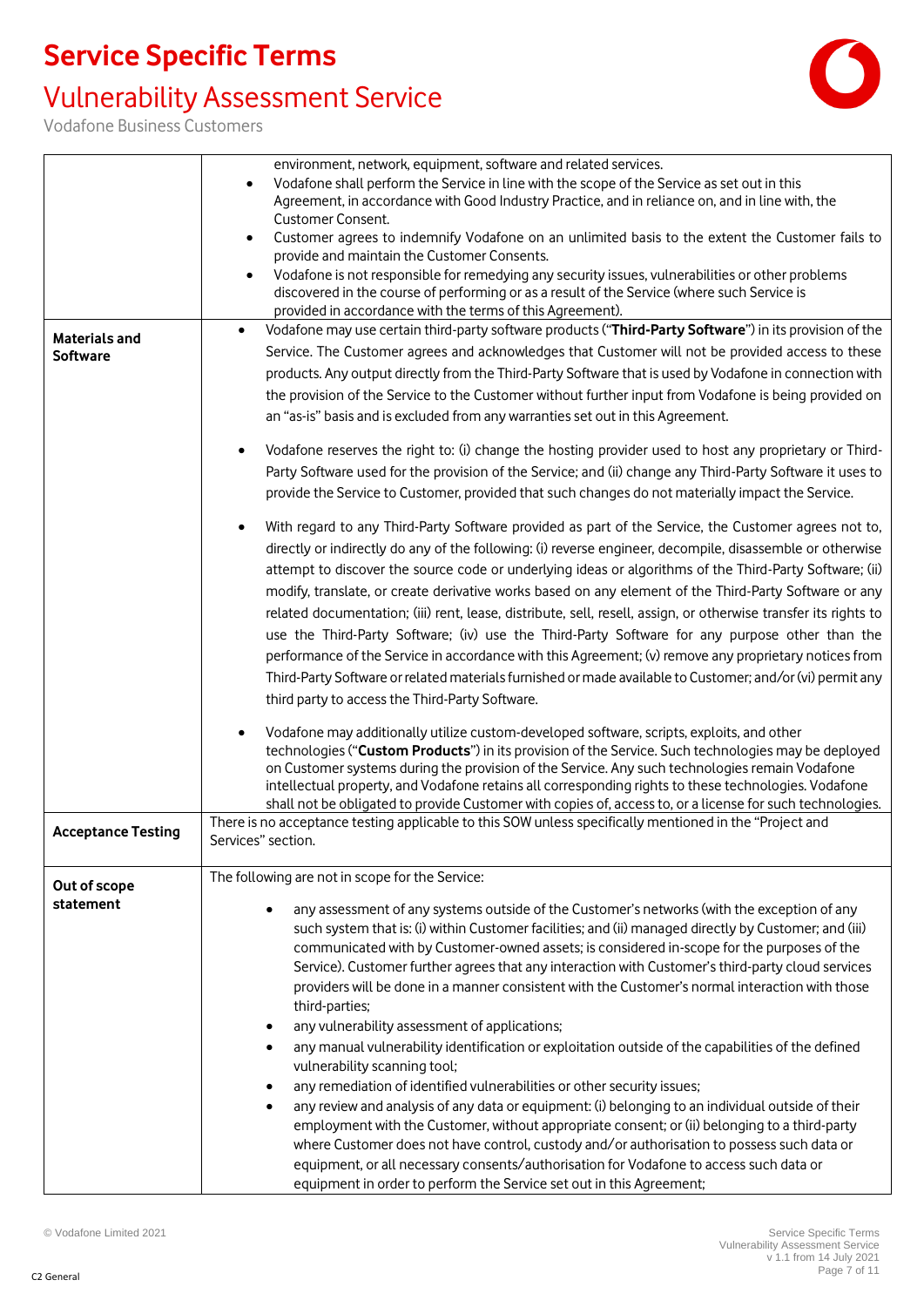## Vulnerability Assessment Service



|                                 | any provision of services involving the collection of physical evidence, collection of evidence for<br>admission in court including for criminal or civil litigation purposes, provision of evidence lockers,                                                                                                                                                                                                                                                                                                                                                                                                                                                                                                                                                                                                                                                                             |
|---------------------------------|-------------------------------------------------------------------------------------------------------------------------------------------------------------------------------------------------------------------------------------------------------------------------------------------------------------------------------------------------------------------------------------------------------------------------------------------------------------------------------------------------------------------------------------------------------------------------------------------------------------------------------------------------------------------------------------------------------------------------------------------------------------------------------------------------------------------------------------------------------------------------------------------|
|                                 | or 'chain of custody' collection of evidence;                                                                                                                                                                                                                                                                                                                                                                                                                                                                                                                                                                                                                                                                                                                                                                                                                                             |
|                                 | any provision of expert testimony or litigation assistance or support services;<br>٠                                                                                                                                                                                                                                                                                                                                                                                                                                                                                                                                                                                                                                                                                                                                                                                                      |
|                                 | any provision of services involving retaliatory actions, hacking back or attribution that would<br>$\bullet$<br>breach Applicable Laws;                                                                                                                                                                                                                                                                                                                                                                                                                                                                                                                                                                                                                                                                                                                                                   |
|                                 | any installation of software, unless agreed by Vodafone and expressly consented to and<br>$\bullet$<br>authorised by Customer in writing, and which may require additional terms and conditions to be<br>agreed;                                                                                                                                                                                                                                                                                                                                                                                                                                                                                                                                                                                                                                                                          |
|                                 | any intentional interception of communications between Customer and a third-party, or between<br>two or more third-parties, which is not authorised or directed by Customer as part of the Service.<br>For the purposes of this Paragraph, interception means intentionally modifying or interfering with<br>Customer's systems or the operation of such systems, or intentionally monitoring transmissions<br>made by means of Customer's system, such that some or all of the contents of the<br>communications are made available to Vodafone while such contents are being transmitted. If<br>unintentional interception does occur, Vodafone shall promptly after becoming aware inform                                                                                                                                                                                              |
|                                 | Customer;<br>any provision of a regulated service. Vodafone is not licensed or certified in any country, state, or<br>province as a public accountant, auditor, legal advisor, or private investigator, and is not being<br>retained to provide any accounting services, accounting guidance, audit or internal control<br>advisory services, tax or legal advice or investigatory services that would require a license;<br>any targeted investigation of any individuals. For the avoidance of doubt, Vodafone may in the<br>provision of the Service, identify the internet profile (IP address, geographic location, potential<br>aliases/usernames) of potential threat actor(s) or individual(s) involved in a perceived security<br>threat, but the Service does not include any targeted investigation into such individual(s); and<br>any incident response services/activities. |
| <b>Data Protection</b>          | Where Vodafone processes Personal Data, the relevant section of the clause headed "Data" of the<br>1.<br>Professional Services General Terms shall apply.                                                                                                                                                                                                                                                                                                                                                                                                                                                                                                                                                                                                                                                                                                                                 |
|                                 | Vodafone shall only act as Data Processor in respect of any Personal Data processed on behalf of<br>2.<br>Customer for the performance of the following deliverables:                                                                                                                                                                                                                                                                                                                                                                                                                                                                                                                                                                                                                                                                                                                     |
|                                 | Deliverable 1: Execution of both the Internal Vulnerability Scan and the External Vulnerability<br>a.<br>Scan;                                                                                                                                                                                                                                                                                                                                                                                                                                                                                                                                                                                                                                                                                                                                                                            |
|                                 | Deliverable 2: Provision of the Vulnerability Assessment Report;<br>b.                                                                                                                                                                                                                                                                                                                                                                                                                                                                                                                                                                                                                                                                                                                                                                                                                    |
|                                 | Deliverable 3: Provision of the Explanatory Presentation,<br>$\mathsf{C}$                                                                                                                                                                                                                                                                                                                                                                                                                                                                                                                                                                                                                                                                                                                                                                                                                 |
|                                 | (the "Processor Services").                                                                                                                                                                                                                                                                                                                                                                                                                                                                                                                                                                                                                                                                                                                                                                                                                                                               |
|                                 | Where Customer shares Personal Data with Vodafone for the Processor Services, the Customer warrants and<br>undertakes that it has complied with all necessary obligations imposed on it under Applicable Law including<br>ensuring that it has either (i) obtained all necessary consents to transfer the Personal Data to Vodafone; or (ii)<br>secured another lawful basis, in accordance with Applicable Privacy Law, to share such Personal Data with<br>Vodafone for the processing envisaged by this Agreement and has provided appropriate privacy notices to the<br>relevant data subjects (as required by Applicable Privacy Law) to enable it to share the Personal Data with<br>Vodafone for the purposes envisaged by this Agreement.                                                                                                                                         |
| <b>Payment Card</b><br>Industry | Vodafone does not warrant that the Service will be payment card industry ("PCI") requirements Compliant or<br>that the Service will enable Customer to be compliant with Applicable Privacy Law.                                                                                                                                                                                                                                                                                                                                                                                                                                                                                                                                                                                                                                                                                          |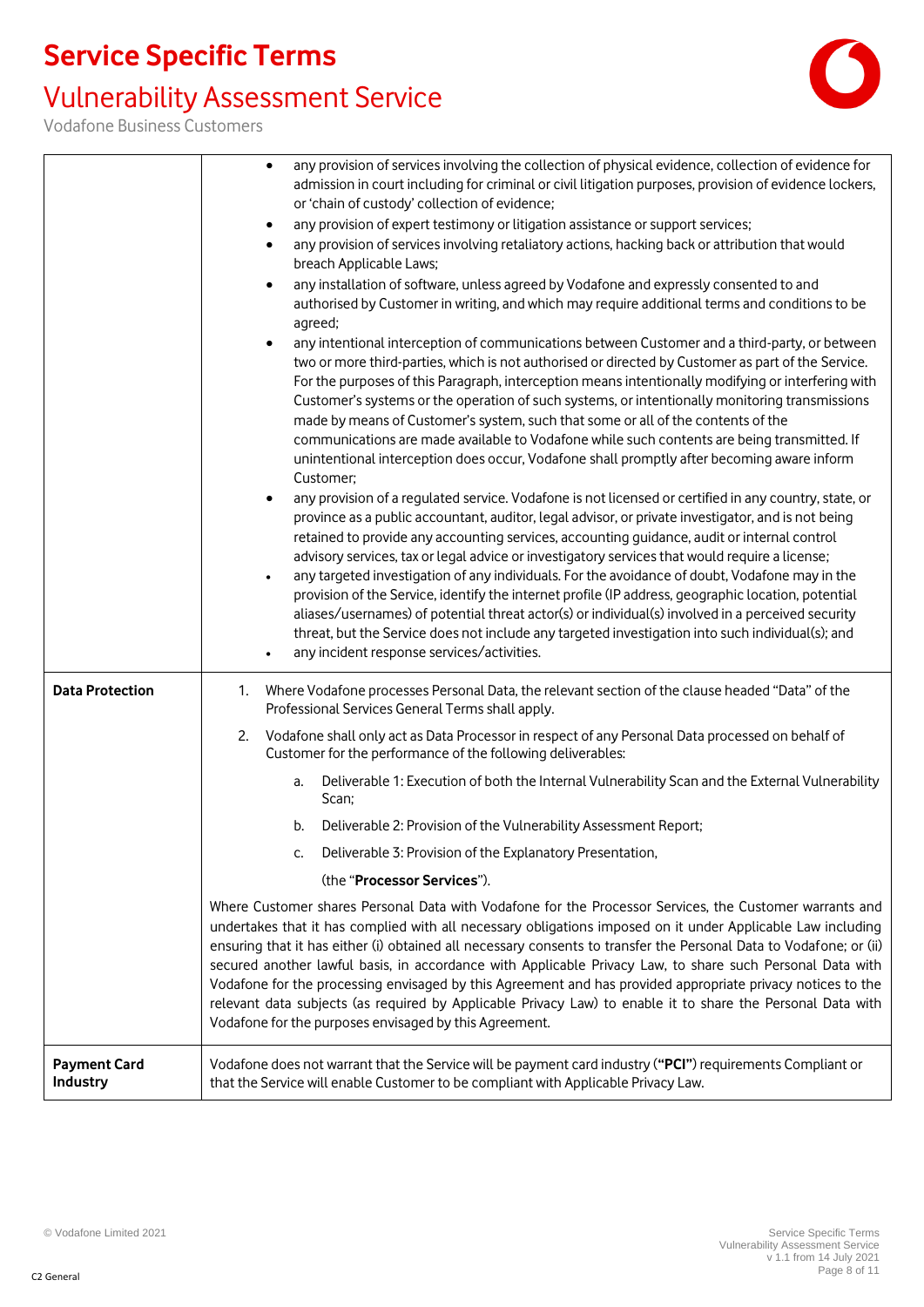# **Service Specific Terms** Vulnerability Assessment Service



Vodafone Business Customers

#### **3. Standard Information**

| <b>Contractual Terms</b>              | The Professional Services General Terms govern the relationship of the Parties in respect of the Service provided by<br>Vodafone to the Customer under this SOW. |
|---------------------------------------|------------------------------------------------------------------------------------------------------------------------------------------------------------------|
| <b>Minimum Term</b>                   | Commencing on the Agreement Start Date and ending when the final Deliverable is provided by Vodafone to<br>Customer.<br>There shall be no Renewal Term.          |
| <b>Agreement Start</b><br><b>Date</b> | The date of the Customer's acceptance of the terms of this Agreement.                                                                                            |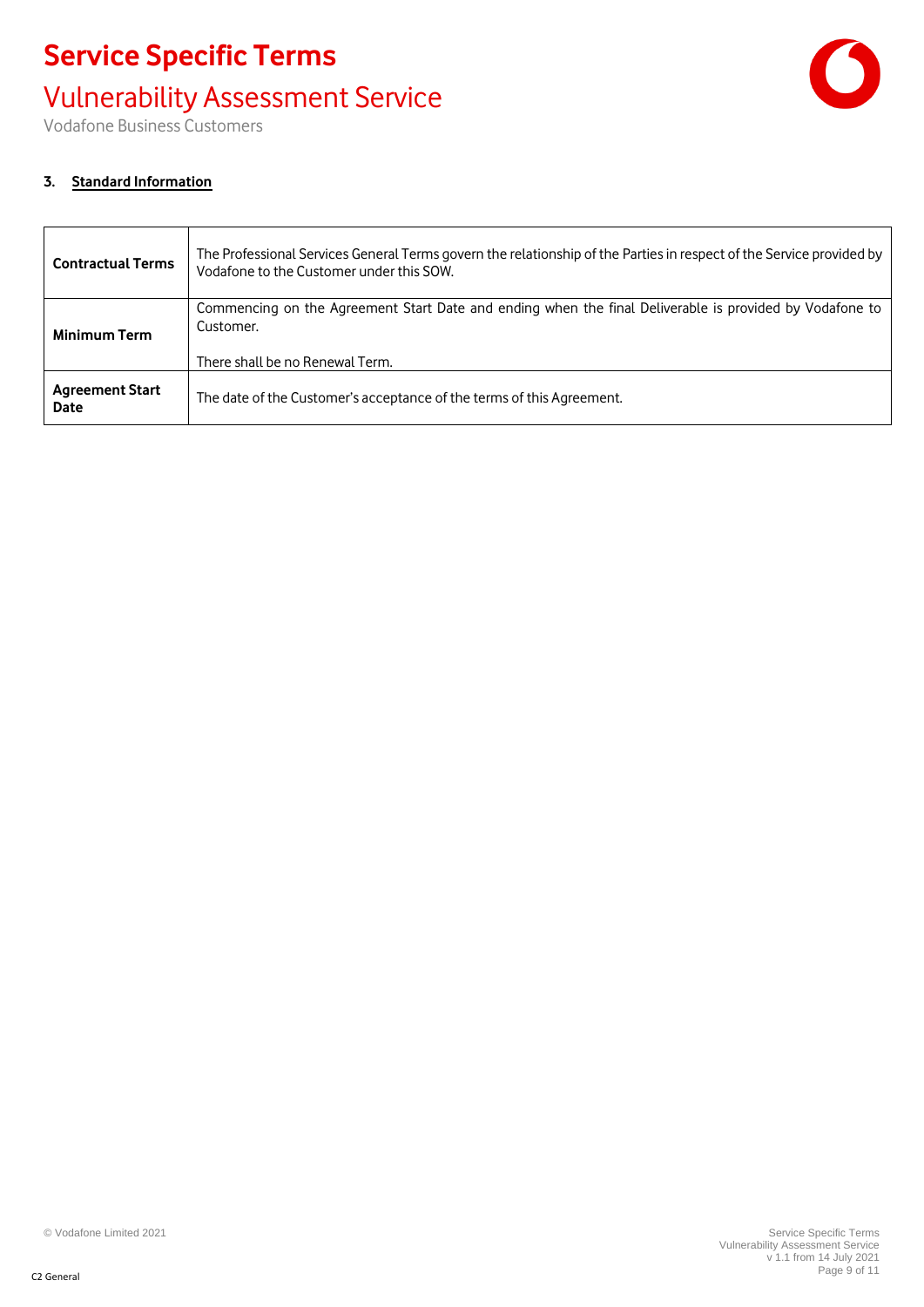# **Service Specific Terms** Vulnerability Assessment Service



Vodafone Business Customers

#### **4. Charges**

| <b>Charges</b> | The Charges shall be set out in the Order and shall be exclusive of VAT at the prevailing rate. |
|----------------|-------------------------------------------------------------------------------------------------|
| <b>Invoice</b> | Charges shall be invoiced upon completion of the Service.                                       |